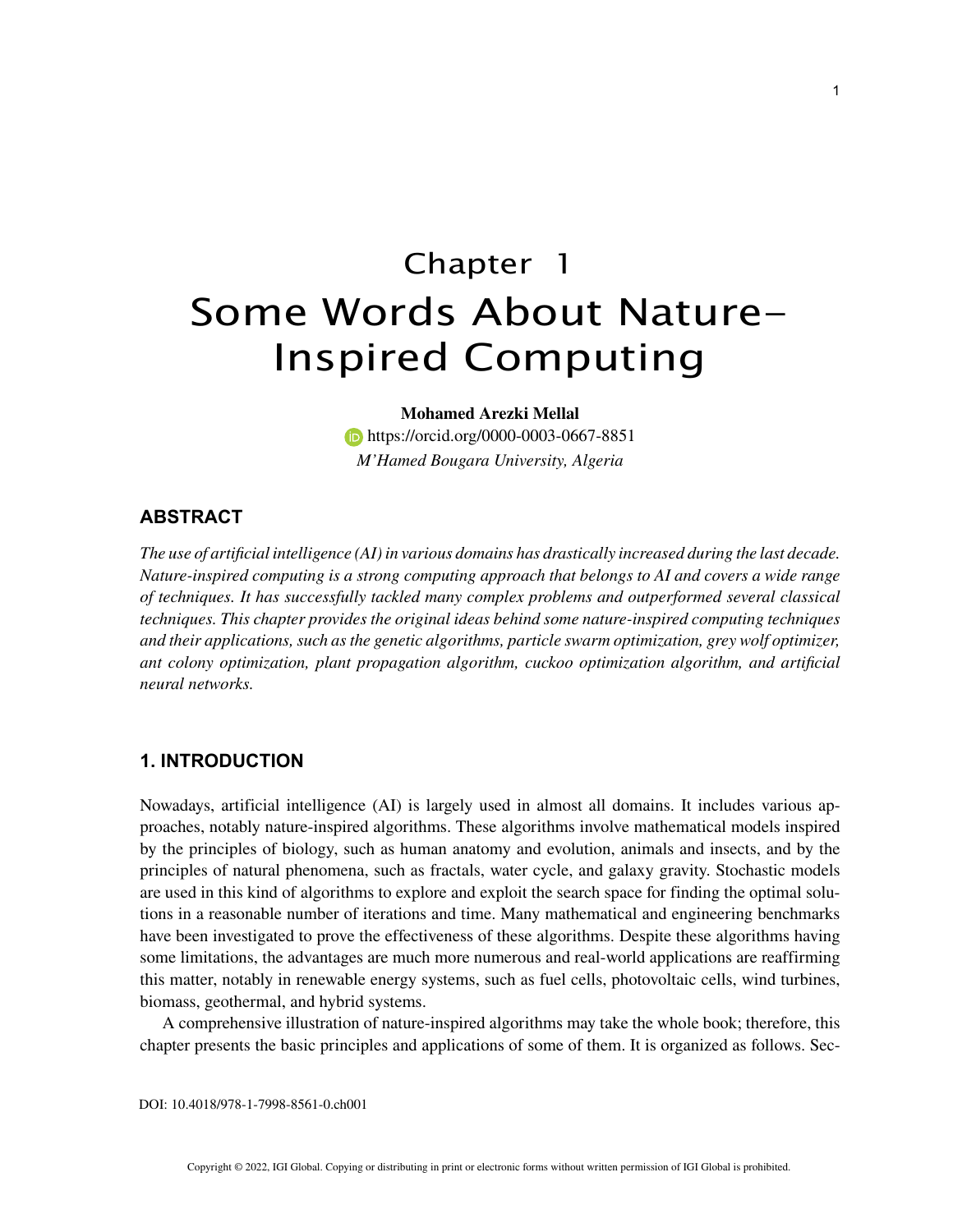tion 2 includes the definition of some algorithms. Section 3 highlights a listing of applications. Finally, the last section concludes the chapter.

# **2. PRINCIPLES OF SOME NATURE-INSPIRED ALGORITHMS**

## **2.1. Genetic Algorithms**

The genetic algorithms (GAs) are one of the most popular, oldest, and pioneer nature-inspired optimization algorithms. John Henry Holland developed the GAs in 1975 (Holland, 1975) based on genetic operators: chromosomes, parents, children, population, selection, crossover, and mutation. Many types of each operator can be used to solve a particular problem. The detailed principles can be found in Refs. (Holland, 1975; Sivanandam & Deepa, 2008; Sumathi & Paneerselvam, 2010).

## **2.2. Ant colony Optimization**

The ant colony optimization (ACO) was developed by Marco Dorigo in 1992 (M. Dorigo, 1992). It is based on the ants' behavior for foraging. The ants left a pheromone on the ground and based on its intensity and evaporation process, the optimal path will be identified. It allows finding the shortest path. The detailed principles can be found in Refs. (M. Dorigo, 1992; Marco Dorigo, Maniezzo, & Colorni, 1996; M. A. Mellal & Williams, 2018).

## **2.3. Particle Swarm Optimization**

The particle swarm optimization (PSO) is inspired by the principles of the moving style of some species, such as birds and fishes. It was developed by Kennedy and Eberhart in 1995 (Kennedy & Eberhart, 1995). Each element of the swarm, called a particle, has a position and a velocity. The particles move randomly and the best positions are computed and updated. Comprehensive details about the PSO can be found in Refs. (Clerc, 2006; Kennedy & Eberhart, 1995; M. A. Mellal & Williams, 2018).

## **2.4. Grey Wolf Optimizer**

The grey wolf optimizer (GWO) was developed by Mirjalili et al. in 2014 (Mirjalili, Mirjalili, & Lewis, 2014) and is inspired by the grey wolves. This algorithm is reputed to be efficient and fast. In the GWO, the wolves are divided into four hierarchies, called alpha, beta, delta, and omega. These wolves follow some rules to hunt. Details can be found in Refs. (Mohamed Arezki Mellal, Frik, & Boutiche, 2021; Mirjalili et al., 2014; Panda & Das, 2019).

## **2.5. Plant Propagation Algorithm**

The plant propagation algorithm (PPA), also called the strawberry algorithm, is inspired by the propagation mechanism of some plants, such as the strawberry plant. It was developed by Salhi and Fraga in 2011 (Salhi & Fraga, 2011), based on the runners of these plants. This algorithm is characterized by a